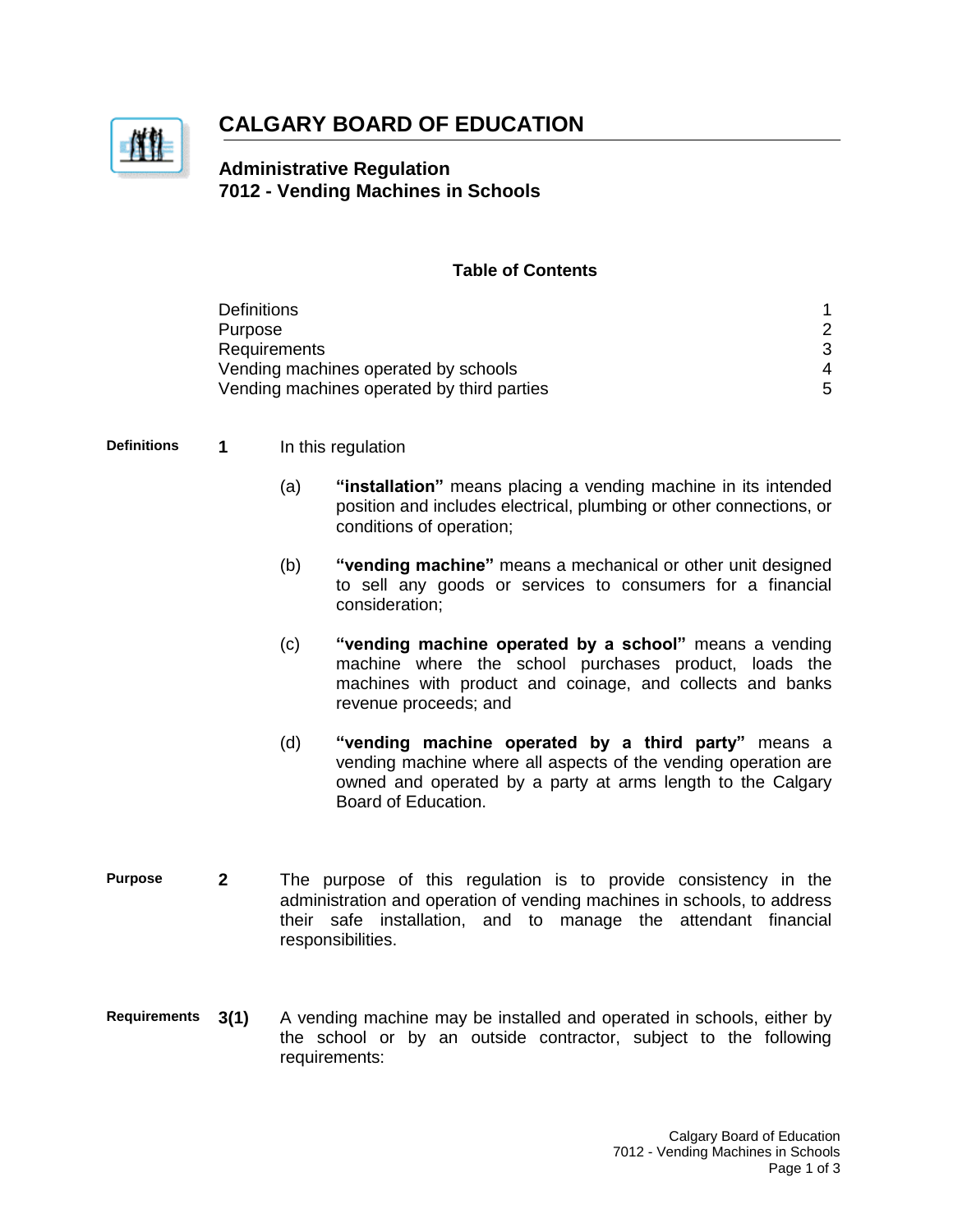- (a) the principal must approve the placement of the vending machine, the products that will be sold, and the disposition of net revenues;
- (b) in addition to approval by the principal, the Director of Facilities Operations or delegate must approve the installation of a vending machine;
- (c) any alterations to a building to accommodate the installations must be approved by the Collaborative Learning Community Environment Services Specialist;
- (d) the vending machine must have signs posted in a conspicuous place warning against moving or rocking the machines;
- (e) the vending machine must be emptied and disconnected from electricity during the summer and other break periods, unless specifically approved by the principal or delegate;
- (f) all costs associated with the installation of the vending machine (including the provision of separate electrical circuits or measuring devices if necessary) maintenance and operation of the vending machine must be borne by the school or outside contractor as the case may be.
- (2) Cash must be removed from vending machines regularly, and a notice that this takes place must be posted clearly on each vending machine.
- (3) It is recommended that cash be removed daily from vending machines that receive a high volume of use.

**Vending machines operated by schools**

- **4(1)** If a vending machine is operated by a school, the following procedures must be followed:
	- (a) all cash removed from the vending machine must be remitted, intact and on a regular basis, to the school bookkeeper or other responsible person for receipt;
	- (b) cash may not be held in any other location or applied to any purchases or reimbursements; and
	- (c) records must be kept of:
		- (i) purchases of product,
		- (ii) inventory of product, both in vending machines and in any other storage locations,